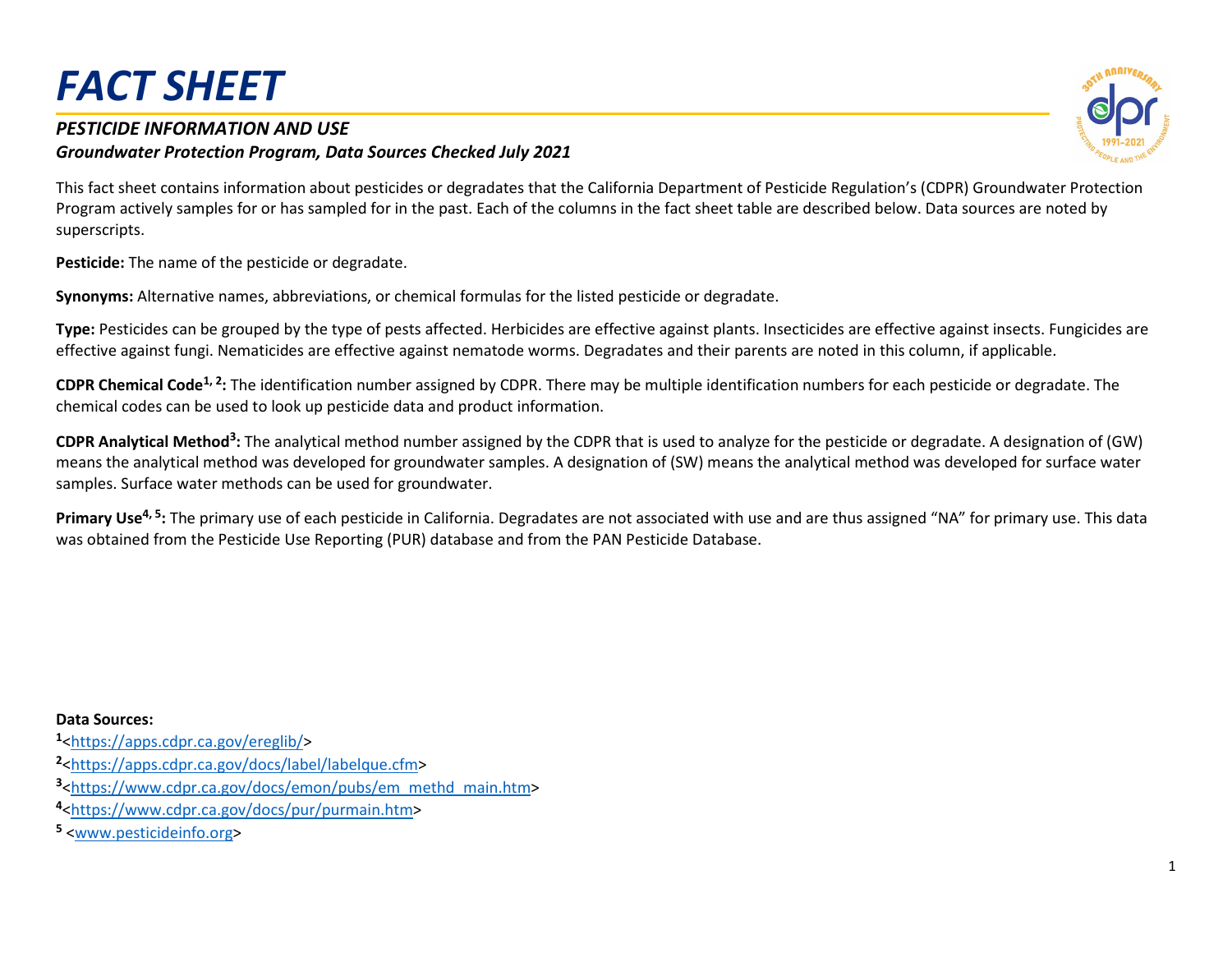### *PESTICIDE INFORMATION AND USE*



| <b>Pesticide or Degradate</b> | <b>Synonyms</b>                                                                                    | <b>Type</b>                                                |                  | CDPR Chemical Code CDPR Analytical Method Primary Use           |                                                                                                     |
|-------------------------------|----------------------------------------------------------------------------------------------------|------------------------------------------------------------|------------------|-----------------------------------------------------------------|-----------------------------------------------------------------------------------------------------|
| $2,4 - D$                     | 2,4-dichlorophenoxyacetic acid                                                                     | herbicide, plant growth regulator 636                      |                  | EMON-SM-05-012 (SW)                                             | almonds, grapes, wheat, uncultivated ag                                                             |
| 3.4-dichloroaniline           | 3,4-dichlorobenzenamine                                                                            | degradate of 3,4-<br>dichloropropionanilide or<br>propanil | 3138             | EMON-SM-05-049 (SW)                                             | <b>NA</b>                                                                                           |
| abamectin                     | abamectin B1A and B1B                                                                              | insecticide                                                | 2254, 5916, 5917 | EMON-SM-05-049 (SW)                                             | almonds, walnuts, grapes, cotton, oranges                                                           |
| <b>ACET</b>                   | deisopropyl atrazine<br><b>DIA</b><br>deethyl-simazine<br>2-chloro-6-ethylamino-4-amino-s-triazine | degradate of atrazine and<br>simazine                      | 4096             | EM 62.9 (GW & SW)                                               | <b>NA</b>                                                                                           |
| acetamiprid                   |                                                                                                    | insecticide                                                | 5762             | EMON-SM-05-049 (SW)                                             | cotton, walnuts, pistachios, oranges, strawberries, almonds, wine<br>grapes                         |
| alachlor                      |                                                                                                    | herbicide                                                  | 678              | EMON-SM-05-032 (GW)                                             | corn, dried beans                                                                                   |
| <b>AMPA</b>                   | aminomethylphosphonic acid                                                                         | degradate of glyphosate                                    | 6049             | EMON-SM-05-045 (GW)                                             | <b>NA</b>                                                                                           |
| atrazine                      |                                                                                                    | herbicide                                                  | 45               | EM 62.9 (GW & SW)<br>EMON-SM-05-032 (GW)<br>EMON-SM-05-049 (SW) | corn, sudangrass, sorghum, rights of way, uncultivated ag                                           |
| azinphos-methyl               |                                                                                                    | insecticide                                                | 314              | EMON-SM-05-032 (GW)                                             | tree crops (stone, pome, nut)                                                                       |
| azoxystrobin                  |                                                                                                    | fungicide                                                  | 4037             | EMON-SM-05-032 (GW)<br>EMON-SM-05-049 (SW)<br>EM-SM-05-018 (GW) | almonds, rice, tomatoes, walnuts, wine grapes                                                       |
| bensulfuron methyl            |                                                                                                    | herbicide                                                  | 2263             | EMON-SM05-044 (GW)                                              | rice, almonds                                                                                       |
| bensulide                     |                                                                                                    | herbicide                                                  | 70               | EMON-SM-05-032 (GW)<br>EMON-SM-05-049 (SW)                      | lettuce, broccoli, onions, cantaloupe                                                               |
| bentazon                      |                                                                                                    | herbicide                                                  | 1944             | EM 5.5 (GW)<br>EMON-SM-05-032 (GW)                              | peas, beans, mint                                                                                   |
| bispyribac-sodium             |                                                                                                    | herbicide                                                  | 5749             | EMON-SM05-044 (GW)                                              | landscape, turf, soil preplant                                                                      |
| boscalid                      |                                                                                                    | fungicide                                                  | 5790             | EMON-SM-05-049 (SW)                                             | wine grapes, table and raisin grapes, almonds, leaf lettuce, head<br>lettuce, walnuts, strawberries |
| bromacil                      |                                                                                                    | herbicide                                                  | 83               | EM 62.9 (GW & SW)<br>EMON-SM-05-032 (GW)<br>EMON-SM-05-049 (SW) | citrus, rights of way                                                                               |
| carbaryl                      |                                                                                                    | insecticide, nematicide, plant<br>growth regulator         | 105              | EMON-SM-05-032 (GW)<br>EMON-SM-05-049 (SW)                      | citrus, tomatoes, pistachios                                                                        |
| carbofuran                    |                                                                                                    | insecticide, nematicide                                    | 106              | EMON-SM-05-032 (GW)                                             | alfalfa, rice, grapes, cotton                                                                       |
| chlorantraniliprole           |                                                                                                    | insecticide                                                | 5964             | EMON-SM-05-049 (SW)<br>EMON-SM-05-032 (GW)                      | almonds, pistachios, walnuts, tomatoes, peaches                                                     |
| chlorothalonil                |                                                                                                    | fungicide                                                  | 677              | EM-SM-05-020 (GW &<br>(SW)                                      | almonds, tomatoes, landscape, onions, prunes                                                        |
| chlorpyrifos                  |                                                                                                    | insecticide, nematicide                                    | 253              | EMON-SM-05-049 (SW)                                             | oranges, almonds, walnuts, cotton, alfalfa                                                          |
| chlorsulfuron                 | chlorsulfon                                                                                        | herbicide                                                  | 2143             | EMON-SM-05-049 (SW)                                             | rights of way, landscape, rangeland, regulatory, oats, uncultivated<br>non-ag, triticale            |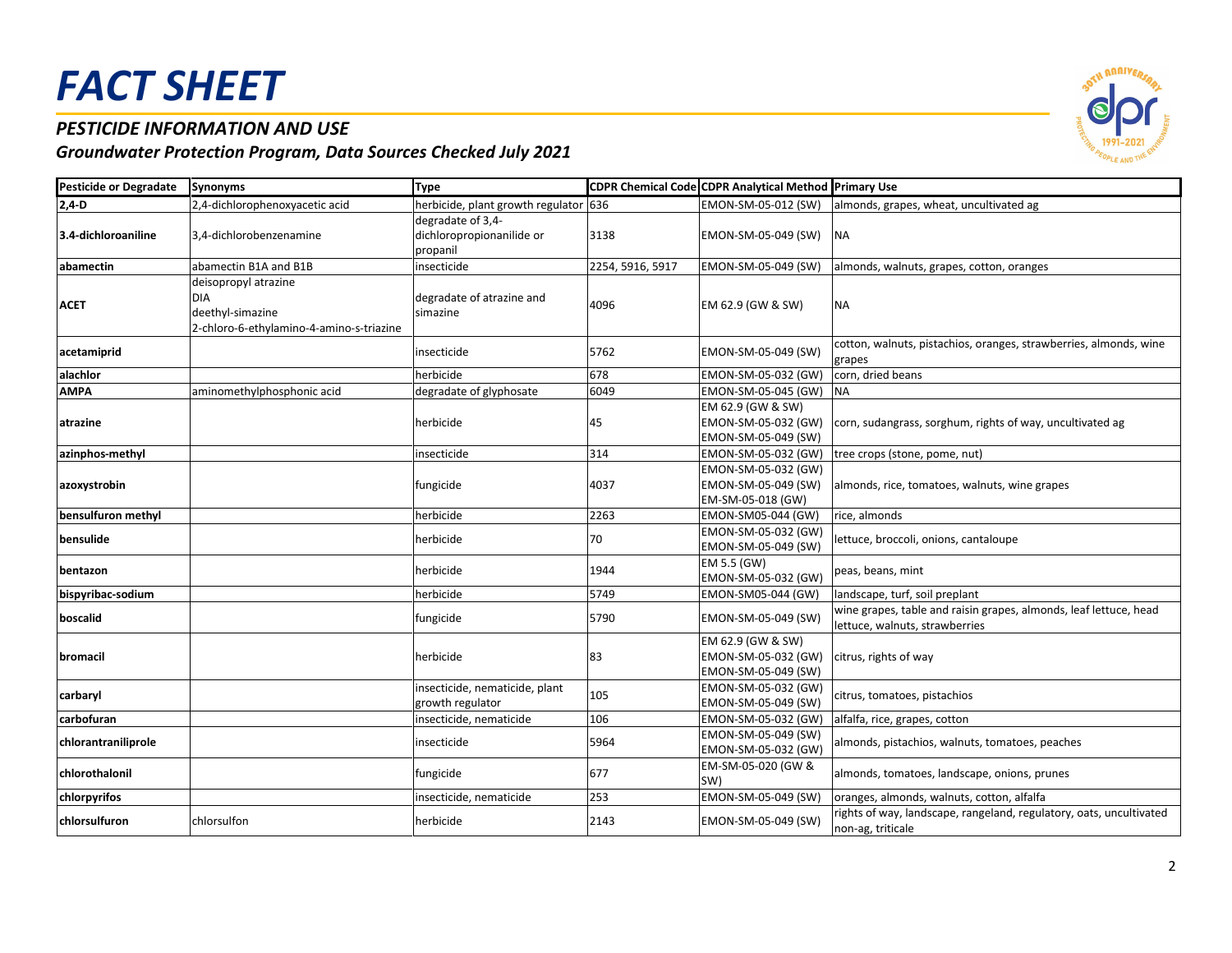### *PESTICIDE INFORMATION AND USE*



| <b>Pesticide or Degradate</b>                      | <b>Synonyms</b>                                                                       | <b>Type</b>             |                                                                  | CDPR Chemical Code CDPR Analytical Method Primary Use           |                                                                                                                              |
|----------------------------------------------------|---------------------------------------------------------------------------------------|-------------------------|------------------------------------------------------------------|-----------------------------------------------------------------|------------------------------------------------------------------------------------------------------------------------------|
| <b>Iclomazone</b>                                  |                                                                                       | herbicide               | 3537                                                             | EMON-SM-05-032 (GW)<br>EMON-SM05-044 (GW)                       | rice, sorghum, wild rice                                                                                                     |
| clothianidin                                       | clothianidine<br>(E)-clothianidin                                                     | insecticide             | 5792                                                             | EMON-SM-05-049 (SW)                                             | wine grapes, cotton, almonds, broccoli, table and raisin grapes, leaf<br>lettuce, head lettuce                               |
| cyanazine                                          |                                                                                       | herbicide               | 1640                                                             | EM 62.9 (GW & SW)                                               | greenhouse plants                                                                                                            |
| cyantraniliprole                                   |                                                                                       | insecticide             | 6072                                                             | EMON-SM-05-049 (SW)                                             | outdoor propagation nursery, almonds, oranges, tangerines,<br>greenhouse propagation, leaf lettuce, broccoli                 |
| cyprodinil                                         |                                                                                       | fungicide               | 4000                                                             | EMON-SM-05-049 (SW)<br>EMON-SM-05-032 (GW)                      | almonds, grapes, strawberries, pistachios                                                                                    |
| <b>DACT</b>                                        | diaminochlortriazine<br>diamino chlorotriazine                                        | degradate of simazine   | 5028                                                             | EM 62.9 (GW & SW)                                               | ΝA                                                                                                                           |
| <b>DCPA</b>                                        | dacthal                                                                               | herbicide               | 179                                                              | EMON-SM-05-040 (GW)                                             | broccoli, onions, cabbage, brussels sprouts, cauliflower                                                                     |
| <b>DDVP</b>                                        | dichlorvos<br>2,2-dichloroethenyl dimethyl phosphate<br>dichlorophos                  | insecticide             | 187                                                              | EMON-SM-05-049 (SW)                                             | structural pest control, commodity fumigation, animal husbandry,<br>buildings, other fumigation, regulatory, food processing |
| <b>DEA</b>                                         | deethyl atrazine<br>desethyl atrazine<br>2-chloro-4-isopropylamino-6-amino-s-triazine | degradate of atrazine   | 4051, 6048                                                       | EM 62.9 (GW & SW)                                               | ΝA                                                                                                                           |
| desulfinyl fipronil                                | fipronil desulfinyl                                                                   | degradate of fipronil   | 6373                                                             | EMON-SM-05-013 (SW)                                             | <b>NA</b>                                                                                                                    |
| desulfinyl fipronil amide fipronil desulfinylamide |                                                                                       | degradate of fipronil   | 6070                                                             | EMON-SM-05-013 (SW)                                             | <b>NA</b>                                                                                                                    |
| diazinon                                           |                                                                                       | insecticide             | 198                                                              | EMON-SM-05-032 (GW)<br>EMON-SM-05-049 (SW)                      | tomatoes, onions, pears, apples, peaches                                                                                     |
| dicamba                                            |                                                                                       | herbicide               | 200, 780, 5007,<br>849, 5098, 1829,<br>6193, 5110, 5057,<br>1113 | EMON-SM-05-012 (SW)                                             | landscape, turf, almonds, greenhouse flowers, rights of way                                                                  |
| dichlobenil                                        | Spelled dichlorbenil in some DPR<br>documentation                                     | herbicide               | 112                                                              | EMON-SM-05-032 (GW)                                             | rights of way, aquatic industrial, landscape, sewage, public health<br>pest control                                          |
| dichloran                                          |                                                                                       | fungicide               | 81                                                               | EMON-SM-05-032 (GW)                                             | celery, lettuce, carrots, corn                                                                                               |
| diflubenzuron                                      |                                                                                       | insect growth regulator | 1992                                                             | EMON-SM-05-049 (SW)                                             | almonds, oranges, artichokes, plums, peaches                                                                                 |
| dimethenamid                                       | dimethenamide<br>dimethenamid-P                                                       | herbicide               | 5112                                                             | EMON-SM-05-032 (GW)                                             | landscape maintenance                                                                                                        |
| dimethoate                                         |                                                                                       | insecticide             | 216                                                              | EMON-SM-05-032 (GW)                                             | alfalfa, cotton, tomatoes, safflower, beans                                                                                  |
| dinotefuran                                        |                                                                                       | insecticide             | 5822                                                             | EMON-SM-05-049 (SW)                                             | structural pest control, tomatoes for processing, cotton,<br>cantaloupe, wine grapes, landscape, greenhouse plants           |
| disulfoton                                         |                                                                                       | insecticide, nematicide | 230                                                              | EMON-SM-05-032 (GW)                                             | landscape, peas                                                                                                              |
| dithiopyr                                          |                                                                                       | herbicide               | 2308                                                             | EMON-SM-05-049 (SW)                                             | landscape, rights of way, outdoor container nursery, greenhouse<br>flowers, outdoor propagation/flower nursery               |
| diuron                                             |                                                                                       | herbicide               | 231                                                              | EM 62.9 (GW & SW)<br>EMON-SM-05-032 (GW)<br>EMON-SM-05-049 (SW) | rights of way, alfalfa, oranges, grapes, walnuts                                                                             |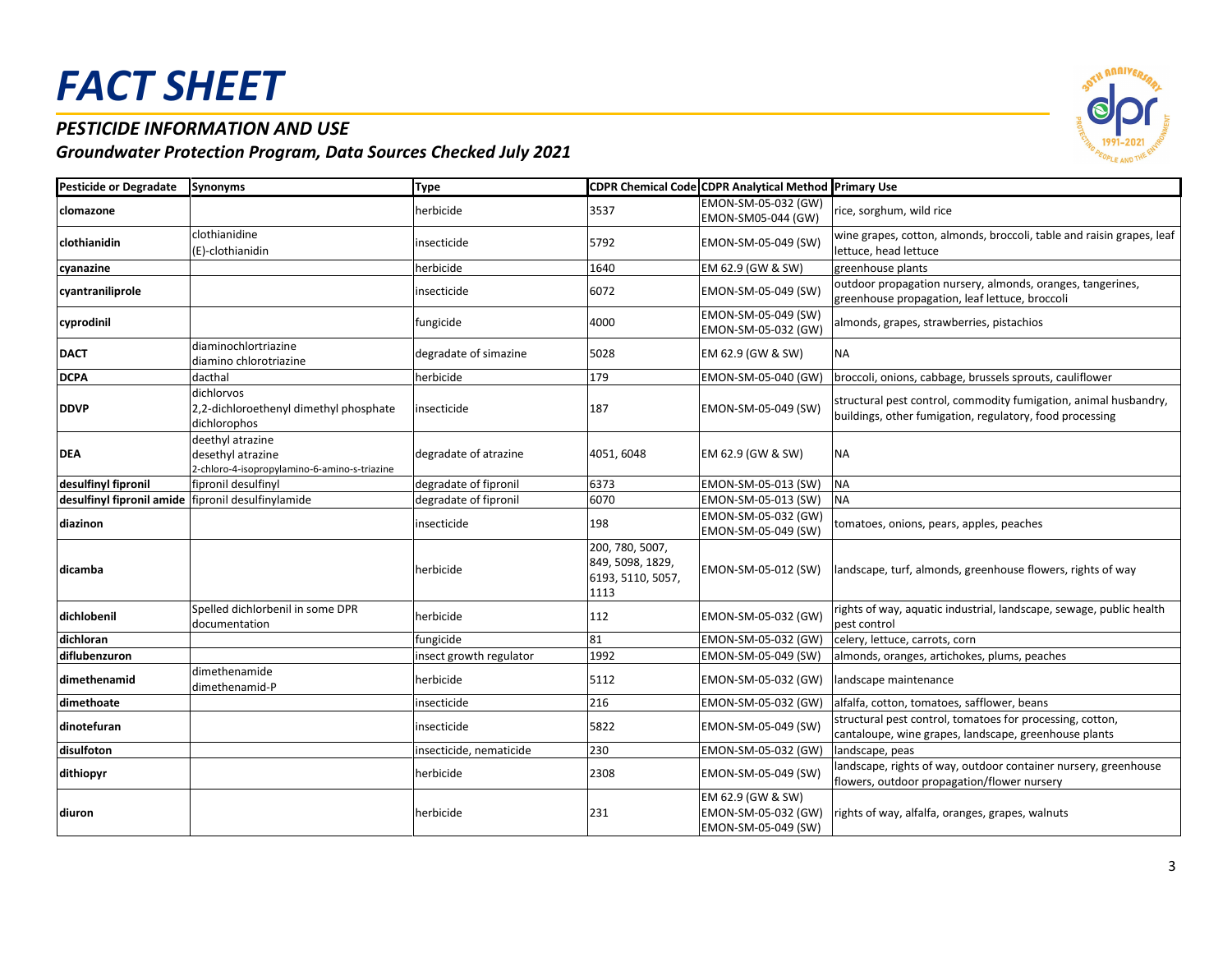### *PESTICIDE INFORMATION AND USE*



| <b>Pesticide or Degradate</b>     | <b>Synonyms</b>                                                                    | <b>Type</b>               |                                                            | <b>CDPR Chemical Code CDPR Analytical Method Primary Use</b> |                                                                                                                                                   |
|-----------------------------------|------------------------------------------------------------------------------------|---------------------------|------------------------------------------------------------|--------------------------------------------------------------|---------------------------------------------------------------------------------------------------------------------------------------------------|
| <b>DSMN</b>                       | desmethyl norflurazon<br><b>DMN</b>                                                | degradate of norflurazon  | 5997                                                       | EM 62.9 (GW & SW)                                            | <b>NA</b>                                                                                                                                         |
| ethofumesate                      |                                                                                    | herbicide                 | 1900                                                       | EMON-SM-05-032 (GW)                                          | landscape, onions, ryegrass, turf                                                                                                                 |
| ethoprophos                       | ethoprop                                                                           | insecticide, nematicide   | 404                                                        | EMON-SM-05-032 (GW)<br>EMON-SM-05-049 (SW)                   | outdoor flowers, cabbage, sweet potatoes, beans                                                                                                   |
| ethyl parathion                   | parathion<br>parathion ethyl                                                       | insecticide               | 459                                                        | EMON-SM-05-032 (GW)                                          | walnuts, lettuce, strawberries                                                                                                                    |
| etofenprox                        | ethofenprox                                                                        | insecticide               | 2292                                                       | EMON-SM-05-049 (SW)                                          | public health pest control, structural pest control, mushrooms,<br>regulatory                                                                     |
| fenamidone                        |                                                                                    | fungicide                 | 5791                                                       | EMON-SM-05-049 (SW)                                          | leaf lettuce, head lettuce, spinach, onions, broccoli, carrots,<br>cabbage                                                                        |
| fenamiphos                        |                                                                                    | insecticide, nematicide   | 1857                                                       | EMON-SM-05-032 (GW)                                          | landscape, structural pest control                                                                                                                |
| fenhexamid                        | fenhexamide<br>N-(2,3-dichloro-4-hydroxyphenyl)-1-<br>methylcyclohexanecarboxamide | fungicide                 | 4032                                                       | EMON-SM-05-049 (SW)                                          | wine grapes, table and raisin grapes, strawberries, cherries,<br>blueberries, greenhouse flowers, greenhouse plants                               |
| fipronil                          |                                                                                    | insecticide               | 3995                                                       | EMON-SM-05-013 (SW)                                          | structural pest control, regulatory, landscape, rights of way,<br>buildings                                                                       |
| fipronil amide                    | fipronil carboxamide                                                               | degradate of fipronil     | 6040                                                       | EMON-SM-05-013 (SW)                                          | <b>NA</b>                                                                                                                                         |
| fipronil sulfide                  |                                                                                    | degradate of fipronil     | 6037                                                       | EMON-SM-05-013 (SW)                                          | <b>NA</b>                                                                                                                                         |
| fipronil sulfone                  |                                                                                    | degradate of fipronil     | 6038                                                       | EMON-SM-05-013 (SW)                                          | <b>NA</b>                                                                                                                                         |
| fludioxonil                       |                                                                                    | fungicide                 | 5027                                                       | EMON-SM-05-032 (GW)                                          | post-harvest treatment, pomegranates, apples, strawberries,<br>grapes, lettuce, lemons                                                            |
| flupyradifurone                   |                                                                                    | insecticide               | 6098                                                       | EMON-SM-05-049 (SW)                                          | alfalfa for forage, leaf lettuce, cotton, head lettuce, strawberries,<br>sorghum for forage, corn                                                 |
| flutriafol                        |                                                                                    | fungicide                 | 5971                                                       | EMON-SM-05-032 (GW)                                          | wine grapes, table and raisin grapes, strawberries, tomatoes for<br>processing, bell peppers, peaches, nectarines                                 |
| fonofos                           | dyfonate                                                                           | insecticide               | 254                                                        | EMON-SM-05-032 (GW)                                          | corn                                                                                                                                              |
| glufosinate                       |                                                                                    | herbicide                 | 3946                                                       | EMON-SM-05-045 (GW)                                          | almonds, grapes, pistachios, walnuts                                                                                                              |
| glyphosate                        |                                                                                    | herbicide                 | 2997, 2301, 5810,<br>5972, 1855, 2301,<br>5820, 2275, 2327 | EMON-SM-05-045 (GW)                                          | landscape, almonds, grapes, uncultivated non-agricultural areas,<br>walnuts, rights of way, tangerines, greenhouse flowers, pistachios,<br>cotton |
| halosulfuron-methyl               |                                                                                    | herbicide                 | 3919                                                       | EMON-SM05-044 (GW)                                           | rice, corn, landscape, tomatoes, sorghum                                                                                                          |
| hexazinone                        |                                                                                    | herbicide                 | 1871                                                       | EM 62.9 (GW & SW)<br>EMON-SM-05-049 (SW)                     | alfalfa, forest, landscape, rights of way                                                                                                         |
| imidacloprid                      |                                                                                    | insecticide               | 3849                                                       | EMON-SM-05-032 (GW)<br>EMON-SM-05-049 (SW)                   | structural pest control, grapes, tomatoes, oranges                                                                                                |
| imidacloprid olefin               | olfenic imidacloprid                                                               | degradate of imidacloprid | 5901                                                       | EMON-SM-13.0 (GW)                                            | <b>NA</b>                                                                                                                                         |
| imidacloprid urea                 |                                                                                    | degradate of imidacloprid | 5903                                                       | EMON-SM-13.0 (GW)                                            | <b>NA</b>                                                                                                                                         |
| imidacloprid guanidine            |                                                                                    | degradate of imidacloprid | 5900                                                       | EMON-SM-13.0 (GW)                                            | <b>NA</b>                                                                                                                                         |
| imidacloprid<br>olfenic guanidine |                                                                                    | degradate of imidacloprid | 5902                                                       | EMON-SM-13.0 (GW)                                            | <b>NA</b>                                                                                                                                         |
| indoxacarb                        |                                                                                    | insecticide               | 4001, 5331                                                 | EMON-SM-05-049 (SW)                                          | alfalfa, structural pest control, cotton, broccoli, tomatoes                                                                                      |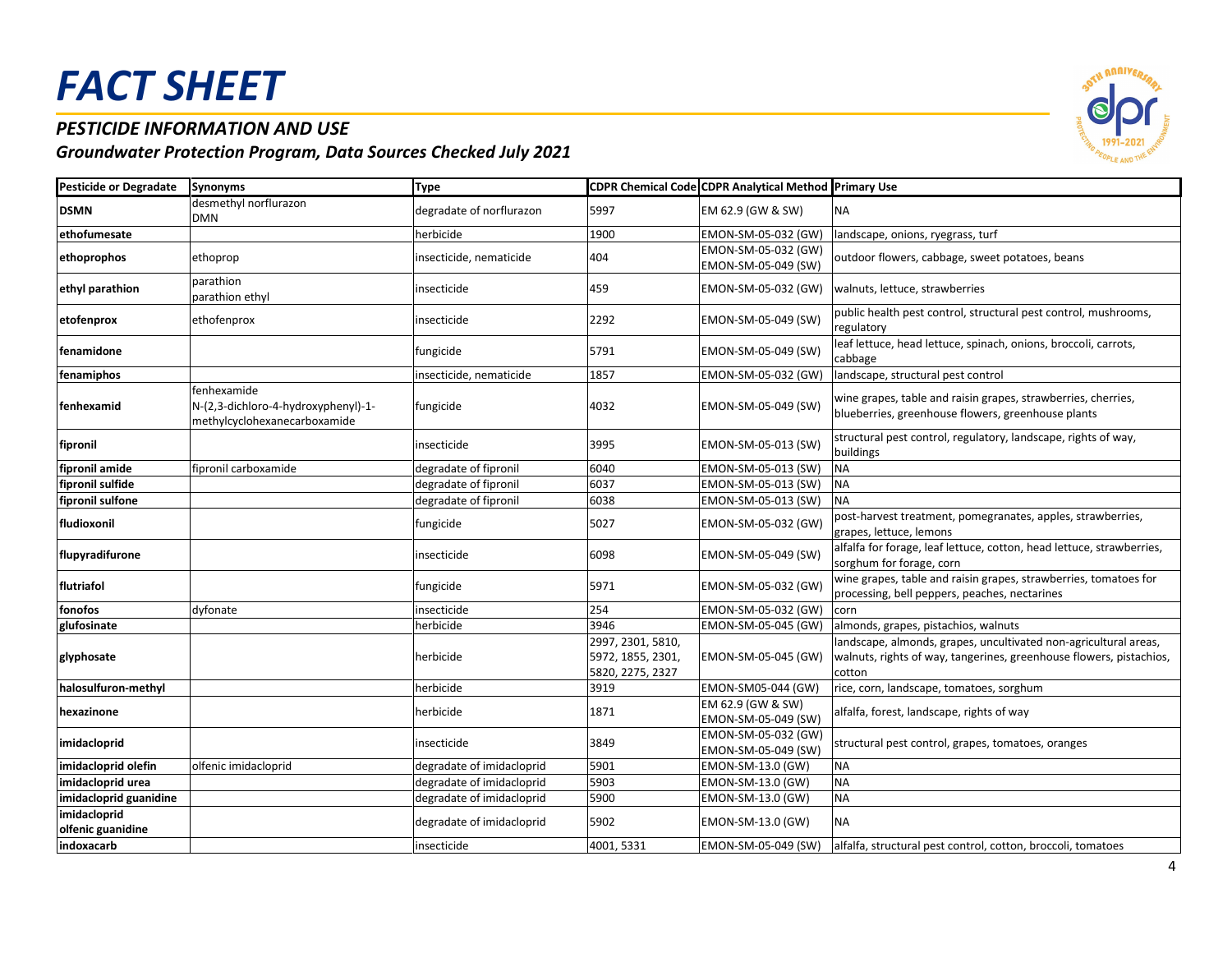#### *PESTICIDE INFORMATION AND USE*

| <b>Pesticide or Degradate</b> | <b>Synonyms</b>                                                                  | <b>Type</b>               |                                                      | CDPR Chemical Code CDPR Analytical Method Primary Use           |                                                                   |
|-------------------------------|----------------------------------------------------------------------------------|---------------------------|------------------------------------------------------|-----------------------------------------------------------------|-------------------------------------------------------------------|
| isoxaben                      |                                                                                  | herbicide                 | 2289                                                 | EM-SM-05-025 (GW)<br>EMON-SM-05-049 (SW)<br>EMON-SM-05-032 (GW) | rights of way, grapes, almonds, landscape                         |
| kresoxim-methyl               |                                                                                  | fungicide                 | 5451                                                 | EMON-SM-05-049 (SW)                                             | grapes, pears, apples, melons                                     |
| linuron                       |                                                                                  | herbicide                 | 361                                                  | EMON-SM-05-032 (GW)                                             | carrots, celery, cilantro, asparagus, peas                        |
| malathion                     |                                                                                  | insecticide               | 367                                                  | EMON-SM-05-032 (GW)<br>EMON-SM-05-049 (SW)                      | alfalfa, strawberries, structural pest control, tomatoes, lettuce |
| <b>MCPA</b>                   | (2-methyl-4-chlorophenoxy) acetic acid<br>(4-chloro-2-methylphenoxy) acetic acid | herbicide                 | 2326, 786, 5059,<br>784, 785, 786,<br>787, 788, 6263 | EMON-SM05-044 (GW)<br>EMON-SM-05-012 (SW)                       | wheat, barley, landscape, oats, rangeland                         |
| mefenoxam/metalaxyl           | metalaxyl-m                                                                      | fungicide                 | 4011, 2132                                           | EM-SM-05-025 (GW)<br>EMON-SM-05-032 (GW)                        | spinach, chili peppers, carrots, almonds, onions                  |
| methidathion                  |                                                                                  | insecticide               | 1689                                                 | EMON-SM-05-049 (SW)                                             | timothy, walnuts, outdoor nursery                                 |
| methiocarb                    |                                                                                  | insecticide, molluscicide | 375                                                  | EMON-SM-05-032 (GW)                                             | outdoor container nursery, outdoor flowers, landscape             |
| methomyl                      |                                                                                  | insecticide               | 383                                                  | EM-SM-05-025 (GW)<br>EMON-SM-05-032 (GW)<br>EMON-SM-05-049 (SW) | corn, lettuce, alfalfa, onions                                    |
| methoxyfenozide               |                                                                                  | insect growth regulator   | 5698                                                 | EMON-SM-05-049 (SW)<br>EMON-SM-05-032 (GW)                      | almonds, pistachios, walnuts, grapes, alfalfa                     |
| methyl parathion              | parathion methyl                                                                 | insecticide, nematicide   | 394, 4083                                            | EMON-SM-05-032 (GW)                                             | almonds, strawberries, landscape, grapefruit, cotton              |
| metolachlor                   | S-metolachlor                                                                    | herbicide                 | 1996                                                 | EMON-SM-05-032 (GW)<br>EMON-SM-05-049 (SW)<br>EM 38.0           | tomatoes, beans, corn, uncultivated ag, sorghum                   |
| metolachlor ESA               | metolachlor ethanesulfonic acid                                                  | degradate of metolachlor  | 5806                                                 | EM 38.0 (GW)                                                    | <b>NA</b>                                                         |
| metolachlor OXA               | metolachlor OA<br>metolachlor oxanilic acid                                      | degradate of metolachlor  | 5807                                                 | EM 38.0 (GW)                                                    | <b>NA</b>                                                         |
| metribuzin                    |                                                                                  | herbicide                 | 1692                                                 | EM 62.9 (GW & SW)<br>EMON-SM-05-032 (GW)<br>EMON-SM-05-049 (SW) | tomatoes, alfalfa, potatoes, soil preplant                        |
| molinate                      |                                                                                  | herbicide                 | 449                                                  | EMON-SM05-044 (GW)<br>EM-SM-05-001 (GW)                         | landscape, structural pest control                                |
| MTP                           | dacthal monoacid<br>monomethyl tetrachloroterephthalic acid                      | degradate of DCPA         | 4081, 6046, 6387                                     | EMON-SM-05-040 (GW)                                             | <b>NA</b>                                                         |
| napropamide                   |                                                                                  | herbicide                 | 1728                                                 | EMON-SM-05-032 (GW)<br>EM-SM-05-004 (GW)                        | broccoli, strawberries, tomatoes, cauliflower, brussels sprouts   |
| norflurazon                   |                                                                                  | herbicide                 | 2019                                                 | EM 62.9 (GW & SW)<br>EMON-SM-05-032 (GW)<br>EMON-SM-05-049 (SW) | almonds, walnuts, oranges, alfalfa, tangerines                    |
| orthosulfamuron               |                                                                                  | herbicide                 | 5904                                                 | EMON-SM05-044 (GW)                                              | rice                                                              |

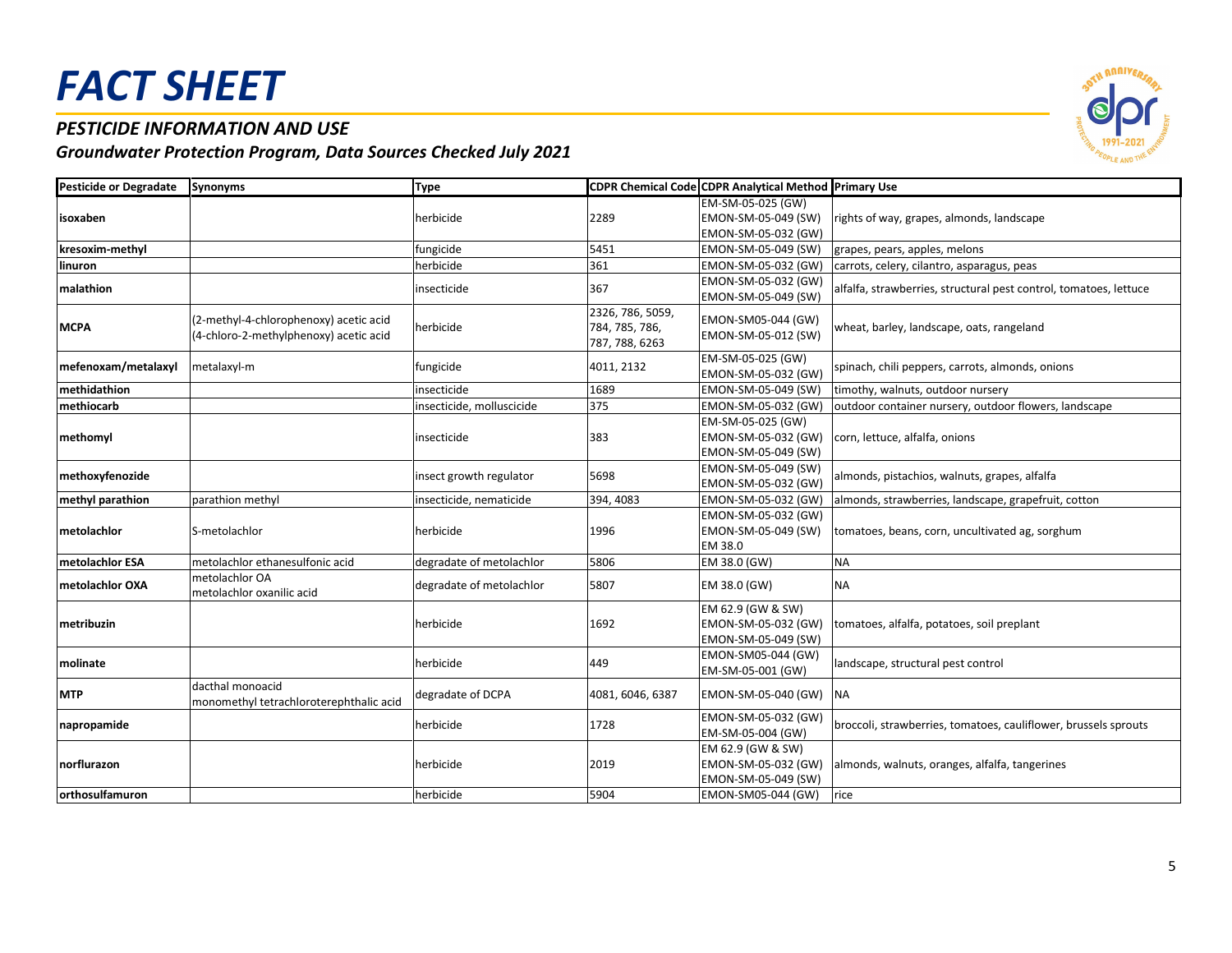### *PESTICIDE INFORMATION AND USE*

| <b>Pesticide or Degradate</b>       | <b>Synonyms</b>                                                                     | <b>Type</b>                |           | <b>CDPR Chemical Code CDPR Analytical Method Primary Use</b>                           |                                                                                              |
|-------------------------------------|-------------------------------------------------------------------------------------|----------------------------|-----------|----------------------------------------------------------------------------------------|----------------------------------------------------------------------------------------------|
| oryzalin                            |                                                                                     | herbicide                  | 1868      | EMON-SM-05-032 (GW)<br>EMON-SM-05-049 (SW)<br>EM 38.0<br>EM-SM-05-004 (GW)             | almonds, landscape, pistachios, rights of way, walnuts                                       |
| oxadiazon                           |                                                                                     | herbicide                  | 2017      | EMON-SM-05-049 (SW)                                                                    | landscape, outdoor container nursery, turf, outdoor flower nursery                           |
| penoxsulam                          |                                                                                     | herbicide                  | 5889      | EMON-SM05-044 (GW)                                                                     | rice, almonds, walnuts, pistachios, forests                                                  |
| phorate                             |                                                                                     | insecticide, nematicide    | 478       | EMON-SM-05-032 (GW)                                                                    | cotton, potatoes, outdoor flower nursery, corn                                               |
| piperonyl butoxide                  |                                                                                     | insecticide, synergist     | 486       | EMON-SM-05-032 (GW)                                                                    | structural and public health pest control, landscape, strawberries,<br>oranges               |
| prometon                            |                                                                                     | herbicide                  | 499       | EM 62.9 (GW & SW)<br>EMON-SM-05-032 (GW)<br>EMON-SM-05-049 (SW)                        | peaches, structural pest control, rights of way                                              |
| prometryn                           |                                                                                     | herbicide                  | 502       | EMON-SM-05-032 (GW)<br>EM 62.9 (GW & SW)<br>EMON-SM-05-049 (SW)                        | celery, cilantro, parsley, fennel, carrots                                                   |
| propanil                            |                                                                                     | herbicide                  | 503       | EMON-SM-05-032 (GW)<br>EMON-SM05-044 (GW)<br>EMON-SM-05-049 (SW)                       | rice, uncultivated ag, rights of way, almonds                                                |
| propargite                          |                                                                                     | insecticide                | 445       | EMON-SM-05-049 (SW)                                                                    | corn, walnuts, almonds, alfalfa, cherries                                                    |
| propiconazole                       |                                                                                     | fungicide                  | 2276      | EMON-SM05-044 (GW)<br>EMON-SM-05-032 (GW)<br>EMON-SM-05-049 (SW)                       | almonds, walnuts, landscape, peaches, celery                                                 |
| propyzamide                         |                                                                                     | herbicide                  | 694       | EM-SM-05-025 (GW)                                                                      | lettuce, radicchio, endive, artichokes                                                       |
| pyraclostrobin                      |                                                                                     | fungicide                  | 5759      | EMON-SM-05-049 (SW)<br>EMON-SM-05-032 (GW)                                             | almonds, grapes, strawberries, tomatoes                                                      |
| pyriproxyfen                        |                                                                                     | insect growth regulator    | 4019      | EMON-SM-05-049 (SW)                                                                    | almonds, structural pest control, oranges, walnuts, cotton                                   |
| quinoxyfen                          |                                                                                     | fungicide                  | 5787      | EMON-SM-05-049 (SW)                                                                    | grapes, strawberries, tomatoes, cherries                                                     |
| simazine                            |                                                                                     | herbicide                  | 531       | EM 62.9 (GW & SW)<br>EMON-SM-05-032 (GW)<br>EMON-SM-05-049 (SW)                        | grapes, oranges, walnuts, almonds, rights of way                                             |
| sulfentrazone                       |                                                                                     | herbicide                  | 5923      | EMON-SM-05-041 (GW)                                                                    | rights of way, landscape, mint, grapes, strawberries                                         |
| sulfentrazone-3-<br>carboxylic acid | <b>SCA</b>                                                                          | degradate of sulfentrazone | <b>NA</b> | EMON-SM-05-041 (GW)                                                                    | <b>NA</b>                                                                                    |
| sulfoxaflor                         |                                                                                     | insecticide                | 6109      | EMON-SM-05-049 (SW)                                                                    | cotton, leaf/head lettuce, broccoli, celery, Brussel sprouts,<br>cauliflower                 |
| tebuconazole                        | fenetrazole; tebuconazol; ethyltrianol;<br>terbuconazole; terbutrazole; etiltrianol | fungicide                  | 3850      | EMON-SM-05-049 (SW)                                                                    | wine grapes, almonds, table and raisin grapes, walnuts, wood<br>treatment, landscape, garlic |
| tebufenozide                        |                                                                                     | insect growth regulator    | 3957      | EMON-SM-05-049 (SW)                                                                    | grapes, almonds, walnuts, structural pest control, raspberries                               |
| tebuthiuron                         |                                                                                     | herbicide                  | 1810      | EMON-SM-05-032 (GW)<br>EMON-SM-05-049 (SW)<br>EMON-SM-05-005 (GW)<br>EM 62.9 (GW & SW) | rights of way, landscape, commercial areas                                                   |